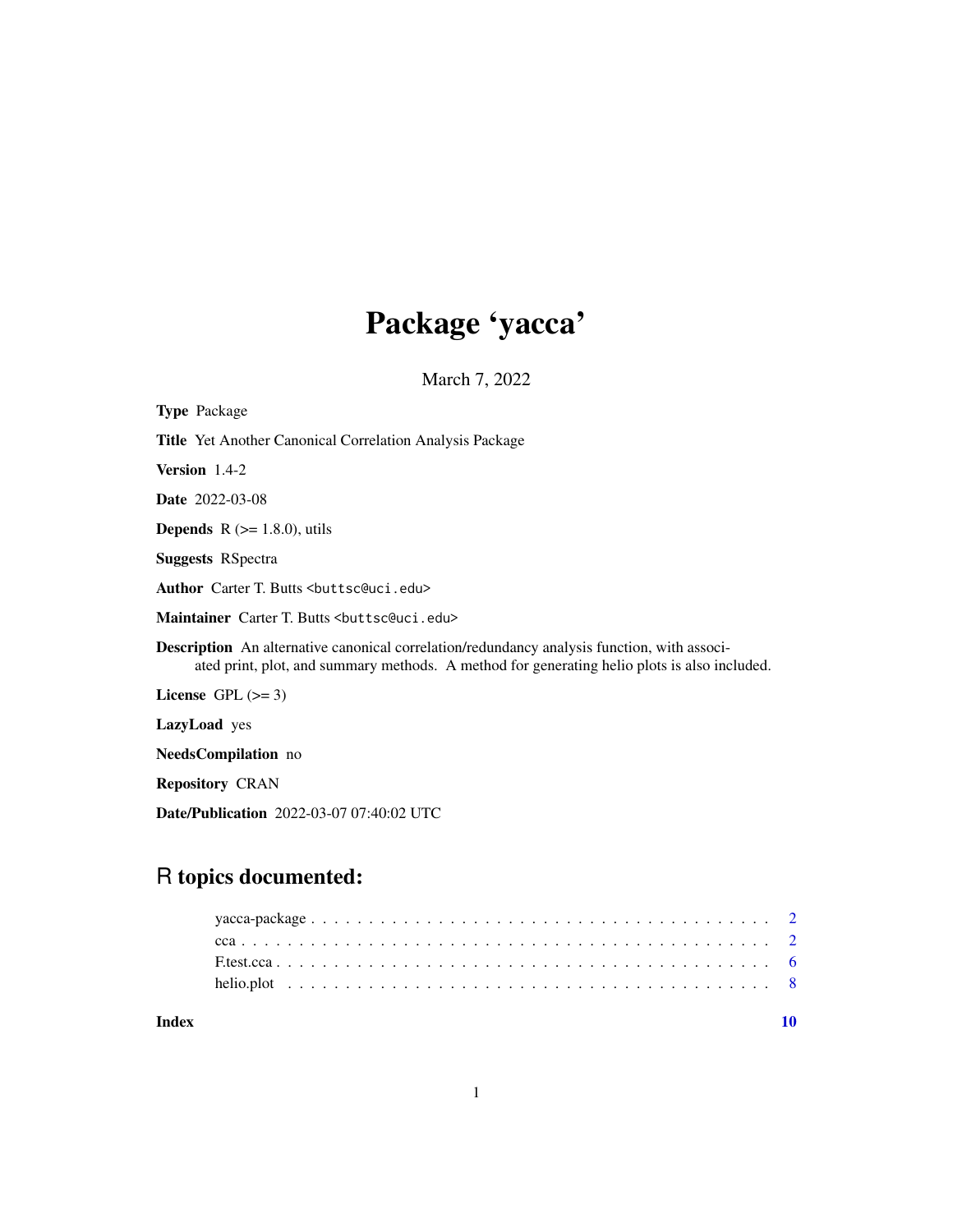<span id="page-1-0"></span>

# **Description**

This package provides an alternative canonical correlation/redundancy analysis function, with associated print, plot, and summary methods. A method for generating helio plots is also included.

# Details

For details on using the package, see [cca](#page-1-1) and [helio.plot](#page-7-1).

# Author(s)

Carter T. Butts <br/> <br/> <br/> <br/> <br/> <br/> <br/> <br/> <br/> <br/> <br/> <br/> <br/> <br/> <br/> <br/> <br/> <br/><<br/><<br/><<br/><<br/><<br/><<br/><<br/><<br/><<br/><t<br/>u<br/>s<br/>
<<t<br/>MILI <br/><t<br/> Maintainer: Carter T. Butts <br/>buttsc@uci.edu>

# References

Mardia, K. V.; Kent, J. T.; and Bibby, J. M. 1979. *Multivariate Analysis*. London: Academic Press.

<span id="page-1-1"></span>cca *Canonical Correlation Analysis*

# Description

Performs a canonical correlation (and canonical redundancy) analysis on two sets of variables.

# Usage

```
cca(x, y, xlab = colnames(x), ylab = colnames(y), xcenter = TRUE,ycenter = TRUE, xscale = FALSE, yscale = FALSE,
    standardize.scores = TRUE, use = "complete.obs", na.rm = TRUE,
    use.eigs = FALSE, max.dim = Inf, reg.param = NULL)
## S3 method for class 'cca'
plot(x, \ldots)## S3 method for class 'cca'
print(x, \ldots)## S3 method for class 'cca'
summary(object, ...)
```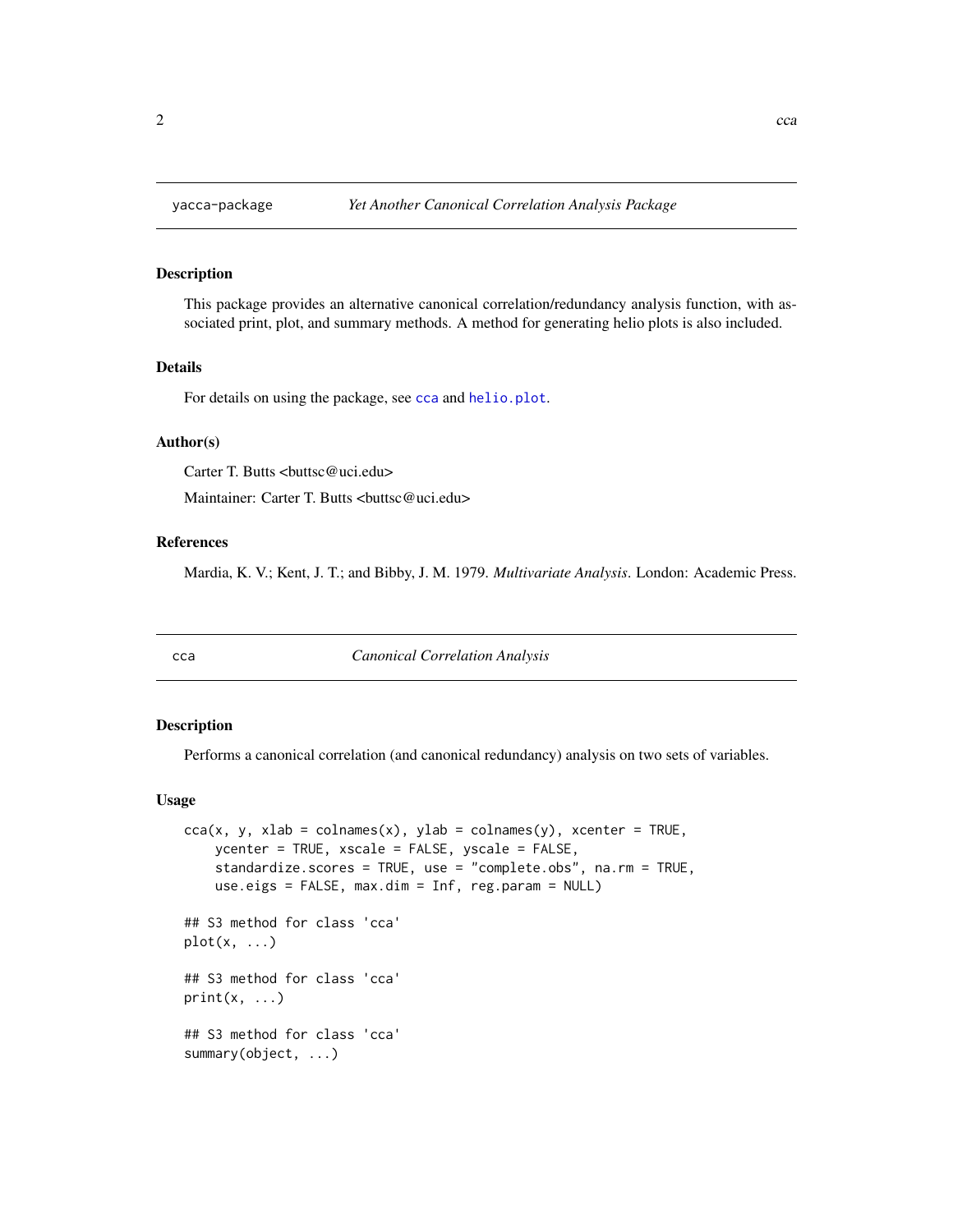#### Arguments

| X                  | for cca, a single vector or a matrix whose columns contain the x variables.<br>Otherwise, a cca object.                              |
|--------------------|--------------------------------------------------------------------------------------------------------------------------------------|
| У                  | a single vector or a matrix whose columns contain the x variables.                                                                   |
| xlab               | an optional vector of x labels.                                                                                                      |
| ylab               | an optional vector of y labels.                                                                                                      |
| xcenter            | boolean; demean the x variables?                                                                                                     |
| ycenter            | boolean; demean the y variables?                                                                                                     |
| xscale             | boolean; scale the x variables to unit variance?                                                                                     |
| yscale             | boolean; scale the y variables to unit variance?                                                                                     |
| standardize.scores |                                                                                                                                      |
|                    | boolean; rescale scores (and coefficients) to produce scores of unit variance?                                                       |
| use                | use argument to be passed to var when creating covariance matrices.                                                                  |
| na.rm              | boolean; remove missing values during redundancy analysis?                                                                           |
| use.eigs           | boolean; use eigs instead of eigen for diagonalization?                                                                              |
| max.dim            | maximum number of canonical variates to extract (only relevant if less than the<br>minimum of the number of columns of $x$ and $y$ ) |
| reg.param          | an optional L2 regularization parameter (or vector thereof).                                                                         |
| object             | a cca object.                                                                                                                        |
| $\cdots$           | additional arguments.                                                                                                                |

#### Details

Canonical correlation analysis (CCA) is a form of linear subspace analysis, and involves the projection of two sets of vectors (here, the variable sets x and y) onto a joint subspace. The goal of (CCA) is to find a squence of linear transformations of each variable set, such that the correlations between the transformed variables are maximized (under the proviso that each transformed variable must be orthogonal to those preceding it). These transformed variables – known as "canonical variates" (CVs) – can be thought of as expressing the common variation across the data sets, in a manner analogous to the role of principal components in within-set analysis (see, e.g., [princomp](#page-0-0)). Since the rank of the joint subspace is equal to the minimum of the ranks of the two spaces spanned by the initial data vectors, it follows that the number of CVs will usually be equal to the minimum of the number of x and y variables (perhaps fewer, if the sets are not of full rank or if max.dim is used to constrain the number of variables extracted).

Formally, we may describe the CCA solution as follows. Given data matrices X and Y, let  $\Sigma_{XX}$ ,  $\Sigma_{XY}$ ,  $\Sigma_{YX}$  and  $\Sigma_{YY}$  be the respective sample covariance matrices for X versus itself, X versus Y, Y versus  $X$ , and Y versus itself. Now, for some  $i$  less than or equal to the minimum rank of  $X$  and Y, let  $u_i$  be the *i*th eigenvector of  $\Sigma_{XX}^{-1} \Sigma_{YY} \Sigma_{YX}^{-1}$ , with corresponding eigenvalue  $\lambda_i$ . Then the vector  $u_i$  contains the coefficients projecting X onto the *i*th canonical variate; the corresponding scores are given by  $Xu_i$ . Similarly, let  $v_i$  be the *i*th eigenvector of  $\Sigma_{YY}^{-1}\Sigma_{YX}\Sigma_{XX}^{-1}\Sigma_{XY}$ . Then  $v_i$  contains the coefficients projecting Y onto the *i*th canonical variate (with scores  $Yv_i$ ). The eigenvalue in the second case will be the same as the first, and corresponds to the square of the ith canonical correlation for the CCA solution – that is, the correlation between the  $X$  and  $Y$  scores on

<span id="page-2-0"></span> $cca$  3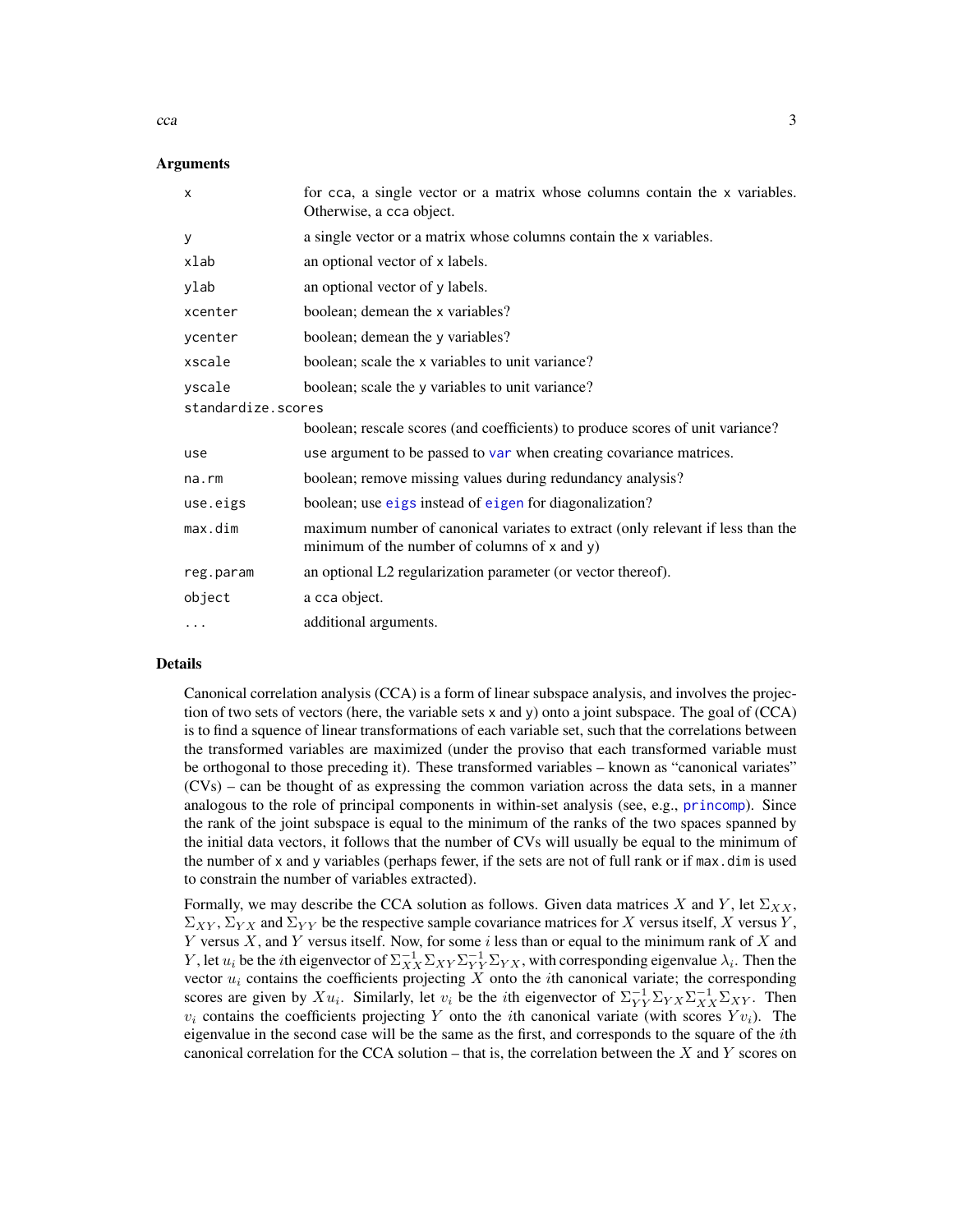<span id="page-3-0"></span>the ith canonical variate. Since the canonical correlation structure is unaffected by rescaling of the canonical variate scores, it is common to adjust the coefficients  $u_i$  and  $v_i$  to ensure that the resulting scores have unit variance; this option is controlled here via the standardize. scores argument.

CCA output can be fairly complex. Quantities of particular interest include the correlations between the original variables in each set and their respective canonical variates (*structural correlations* or *loadings*), the coefficients which take the original variables into the CVs, and of course the correlations between the CV scores in one set and their corresponding scores in the opposite set (the *canonical correlations*). The canonical correlations provide a basic measure of concordance between the transformed variables, but are surprisingly uninformative by themselves; canonical redundancies (see below) are of more typical interest. Interpretation of CVs is usually performed by inspection of loadings, which reveal the extent to which each CV is associated with particular variables in each set. The squared loadings, in particular, convey the fraction of variance in each original variable which is accounted for by a given CV (though not necessarily by the variables in the opposite set!).

A common interest in the context of CCA is the extent to which the variance of one set of variables can be accounted for by the other (in the usual least squares sense). While it is tempting to interpret the squared canonical correlations in this manner, this is incorrect: the squared canonical correlations convey the fraction of variance in the CV scores from one variable set which can be accounted for by scores from the other, but say nothing about the extent to which the CVs themselves account for variation in the original variables. The variance in one set explainable by the other is instead expressed via the so-called *redundancy index*, which combines the squared canonical correlations with the *canonical adequacy* (within-set variance accounted for) for each CV. The use of the redundancy index in this way is sometimes called "(canonical) redundancy analysis", although it is simply an alternate means of presenting CCA results.

As the name of the technique implies, CCA is a symmetric procedure: the designation of one variable set as x and another as y is arbitrary, and may be reversed without incident. (Note, however, that the coefficients and redundancies are set-specific, and will also be reversed in this case.) CCA with one x or y variable is equivalent to OLS regression (with the squared canonical correlation corresponding to the  $R^2$ ), and CCA on one variable pair yields the familiar Pearson product-moment correlation. Centering and scaling data prior to analysis is equivalent to working with correlation matrices in the underlying analysis (with interpretation/effects analogous to the principal components case).

Finding the CCA solution can pose numerical challenges, ironically more so when the degree of potential dimension reduction is highest. In recalcitrant cases, it can be useful to apply regularization to the solution for purposes of stabilization. The optional reg.param can be used for this purpose: if given as a single numeric value, it adds an L2 (aka "ridge") penalty to each variable set with the corresponding multiplier value. reg.param can also be given as a vector of length 2, in which case the first value is applied to the x variables and the second is applied to the y variables. Relatedly, in high-dimension/low-rank problems it can be useful to extract a much smaller number of canonical variates than the nominal maximum. This can be controlled by max.dim, though the default diagonalization method computes the entire eigendecomposition prior to canonical variate extraction. In such cases, it can be helpful to employ the alternative diagonalization method controlled by the use.eigs argument to compute only those dimensions that are actually required. Experience suggests that this method ([eigs](#page-0-0)) is less stable than the base [eigen](#page-0-0), but it can be much faster in high-dimensional settings.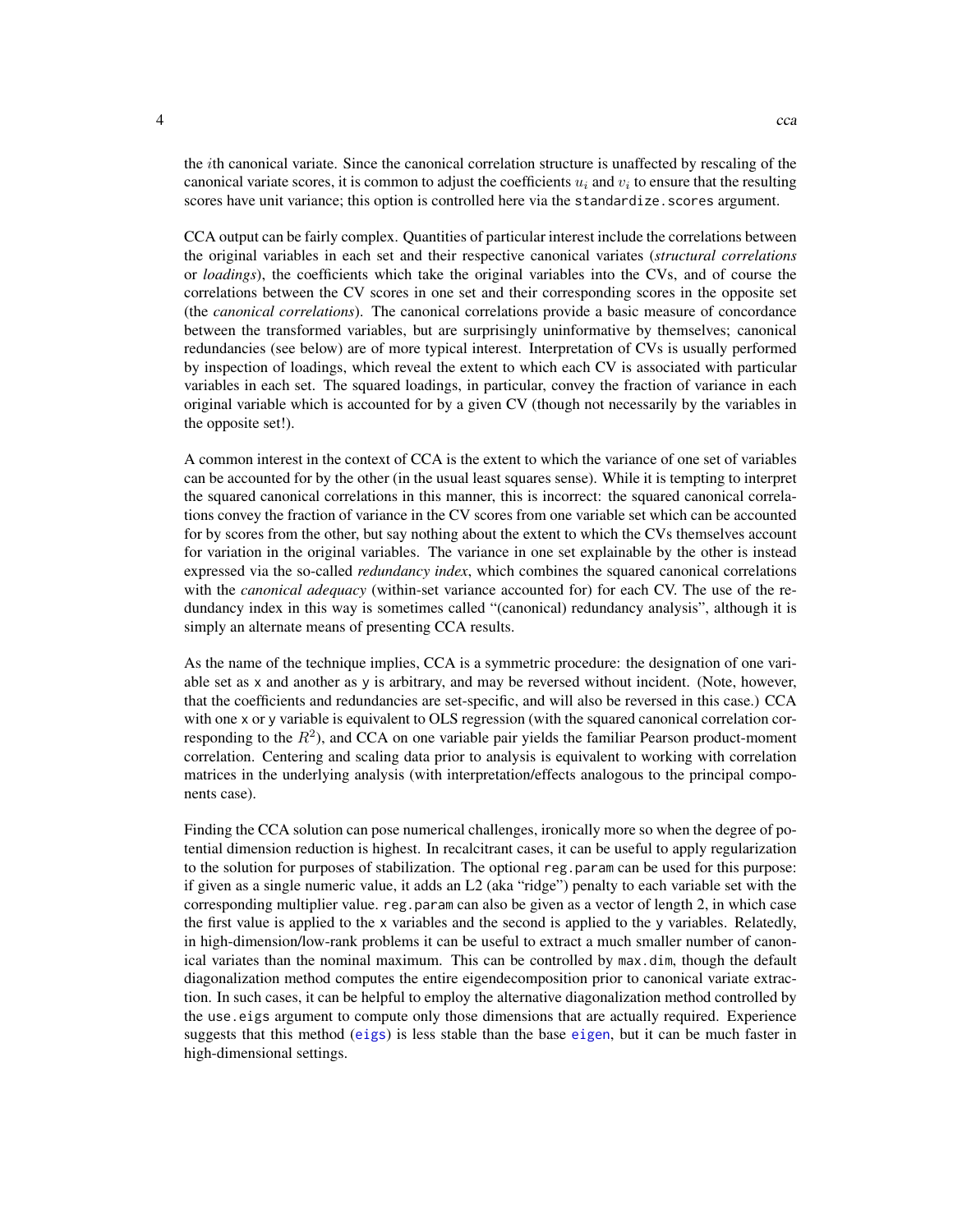# Value

An object of class cca, whose elements are as follows:

| corr          | Canonical correlations.                                                                                                                                                                               |
|---------------|-------------------------------------------------------------------------------------------------------------------------------------------------------------------------------------------------------|
| corrsq        | Squared canonical correlations (shared variance across canonical variates).                                                                                                                           |
| xcoef         | Coefficients for the x variables on each canonical variate.                                                                                                                                           |
| ycoef         | Coefficients for the y variables on each canonical variate.                                                                                                                                           |
| canvarx       | Canonical variate scores for the x variables.                                                                                                                                                         |
| canvary       | Canonical variate scores for the y variables.                                                                                                                                                         |
| xstructcorr   | Structural correlations (loadings) for x variables on each canonical variate.                                                                                                                         |
| ystructcorr   | Structural correlations (loadings) for y variables on each canonical variate.                                                                                                                         |
| xstructcorrsq | Squared structural correlations for x variables on each canonical variate (i.e.,<br>fraction of x variance associated with each variate).                                                             |
| ystructcorrsq | Squared structural correlations for y variables on each canonical variate (i.e.,<br>fraction of y variance associated with each variate).                                                             |
| xcrosscorr    | Canonical cross-loadings for x variables on the y scores for each canonical vari-<br>ate.                                                                                                             |
| ycrosscorr    | Canonical cross-loadings for y variables on the y scores for each canonical vari-<br>ate.                                                                                                             |
| xcrosscorrsq  | Squared canonical cross-loadings for x variables on the y scores for each canon-<br>ical variate (i.e., the fraction of variance in each x variable attributable to y<br>through the respective CVs). |
| ycrosscorrsq  | Squared canonical cross-loadings for y variables on the x scores for each canon-<br>ical variate (i.e., the fraction of variance in each y variable attributable to x<br>through the respective CVs). |
| xcancom       | Canonical communalities for x variables (for each x variable, fraction associated<br>with all canonical variates).                                                                                    |
| ycancom       | Canonical communalities for y variables (for each y variable, fraction associated<br>with all canonical variates).                                                                                    |
| xcanvad       | Canonical variate adequacies for x variables (for each canonical variate, fraction<br>of total x variance for which it is associated).                                                                |
| ycanvad       | Canonical variate adequacies for y variables (for each canonical variate, fraction<br>of total y variance for which it is associated).                                                                |
| xvrd          | Canonical redundancies for x variables (i.e., total fraction of x variance ac-<br>counted for by y variables, through each canonical variate).                                                        |
| yvrd          | Canonical redundancies for y variables (i.e., total fraction of y variance ac-<br>counted for by x variables, through each canonical variate).                                                        |
| xrd           | Total canonical redundancy for x variables (i.e., total fraction of x variance ac-<br>counted for by y variables, through all canonical variates).                                                    |
| yrd           | Total canonical redundancy for y variables (i.e., total fraction of y variance ac-<br>counted for by x variables, through all canonical variates).                                                    |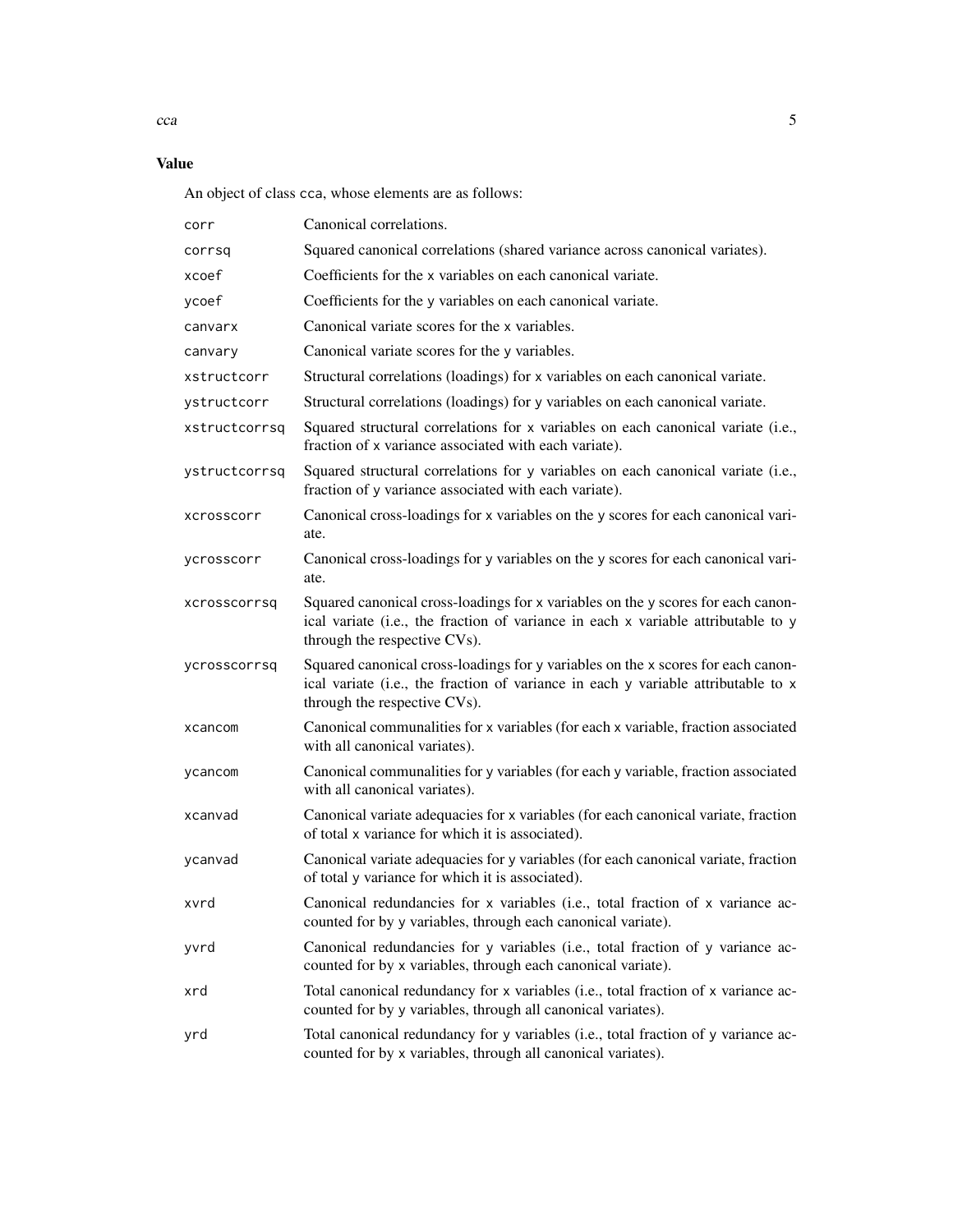<span id="page-5-0"></span>6 F.test.cca

| chisa     | Sequential $\chi^2$ values for tests of each respective canonical variate using Bartlett's<br>omnibus statistic. |
|-----------|------------------------------------------------------------------------------------------------------------------|
| df        | Degrees of freedom for Bartlett's test.                                                                          |
| xlab      | Variable names for x.                                                                                            |
| vlab      | Variable names for y.                                                                                            |
| reg.param | Regularization parameter (if any).                                                                               |

#### Author(s)

Carter T. Butts <br/>buttsc@uci.edu>

#### References

Mardia, K. V.; Kent, J. T.; and Bibby, J. M. 1979. *Multivariate Analysis*. London: Academic Press.

# See Also

[F.test.cca](#page-5-1), [cancor](#page-0-0), [princomp](#page-0-0)

# Examples

```
#Example parallels the R builtin cancor example
data(LifeCycleSavings)
pop <- LifeCycleSavings[, 2:3]
oec <- LifeCycleSavings[, -(2:3)]
cca.fit <- cca(pop, oec)
cca.regfit <- cca(pop, oec, reg.param=1) # Some minimal regularization
#View the results
cca.fit
summary(cca.fit)
plot(cca.fit)
cca.regfit #Not a vast difference, usually....
```
#### Description

Tests a series of canonical correlations (sequentially) against the null hypothesis that the tested coefficient and all succeeding coefficients are zero.

# Usage

```
F. \text{test.cca}(x, \ldots)## S3 method for class 'F.test.cca'
print(x, \ldots)
```
<span id="page-5-1"></span>F.test.cca *F Test for Canonical Correlations Using Rao's Approximation*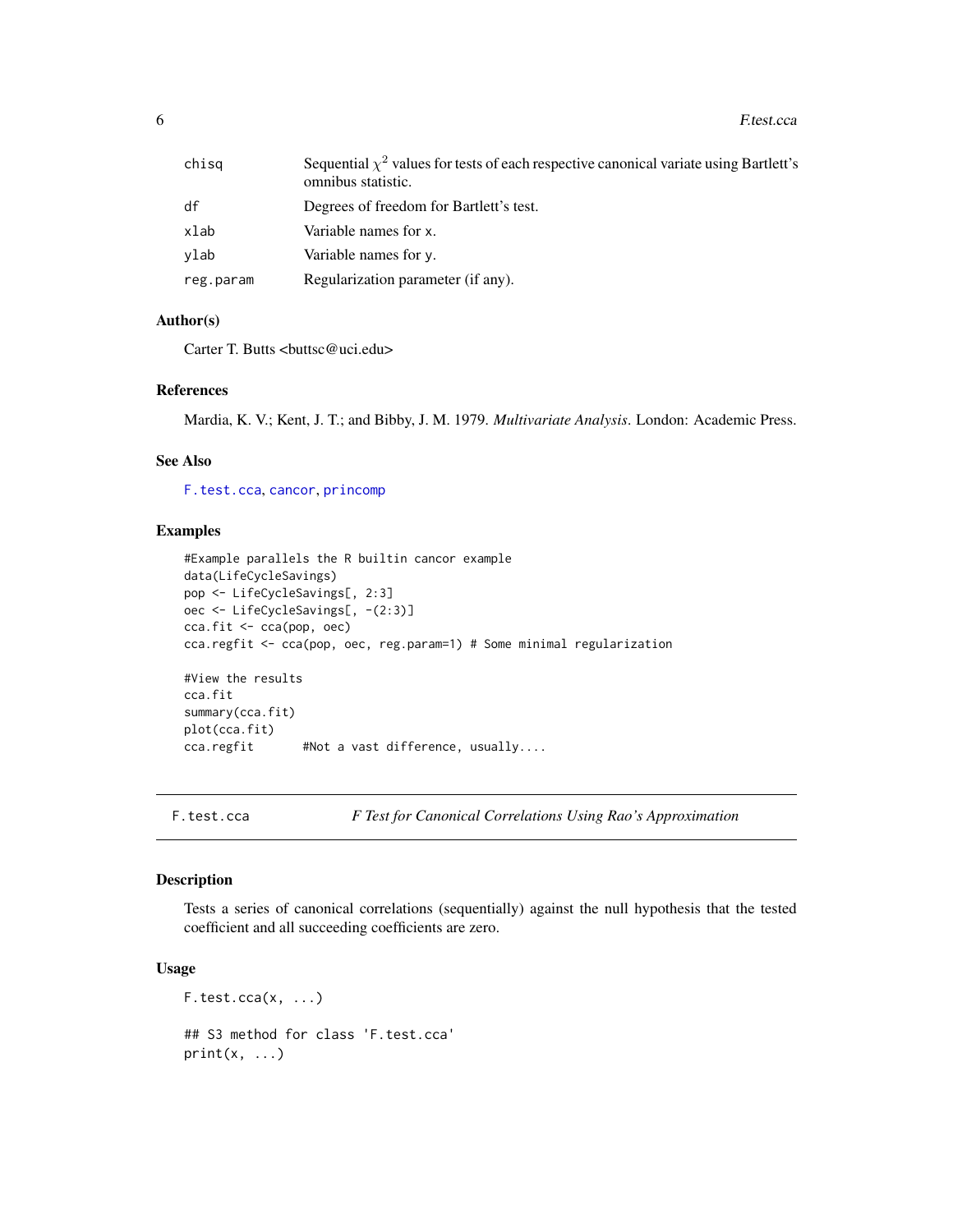#### <span id="page-6-0"></span>F.test.cca 7

#### **Arguments**

| x | a cca object.         |
|---|-----------------------|
| . | additional arguments. |

# Details

Several related tests have been proposed for the evaluation of canonical correlations (including Bartlett's Chi-squared test, which is computed by default within [cca](#page-1-1)). This function employs Rao's statistic (related to Wilks' Lambda) as the basis for an F test of each coefficient (and all others in ascending sequence) against the hypothesis that the associated population correlations are zero.

#### Value

An object of class F.test.cca, whose elements are as follows:

| corr      | Canonical correlations.                                                     |
|-----------|-----------------------------------------------------------------------------|
| statistic | Squared canonical correlations (shared variance across canonical variates). |
| parameter | Coefficients for the x variables on each canonical variate.                 |
| p.value   | Coefficients for the y variables on each canonical variate.                 |
| method    | Canonical variate scores for the x variables.                               |
| data.name | Canonical variate scores for the y variables.                               |
|           |                                                                             |

#### Author(s)

Nicholas L. Crookston <ncrookston@fs.fed.us>

Carter T. Butts <br/>buttsc@uci.edu>

# References

Mardia, K. V.; Kent, J. T.; and Bibby, J. M. 1979. *Multivariate Analysis*. London: Academic Press.

#### See Also

[cca](#page-1-1)

# Examples

```
#Example: perceived personal attributes versus professional performance
#for US Judges
data(USJudgeRatings)
personal <- USJudgeRatings[,c("INTG","DMNR","DILG","FAMI","PHYS")]
performance <- USJudgeRatings[,c("CFMG","DECI","PREP","ORAL","WRIT")]
cca.fit <- cca(personal, performance)
#Test the canonical correlations (see also summary(cca.fit))
F.test.cca(cca.fit)
```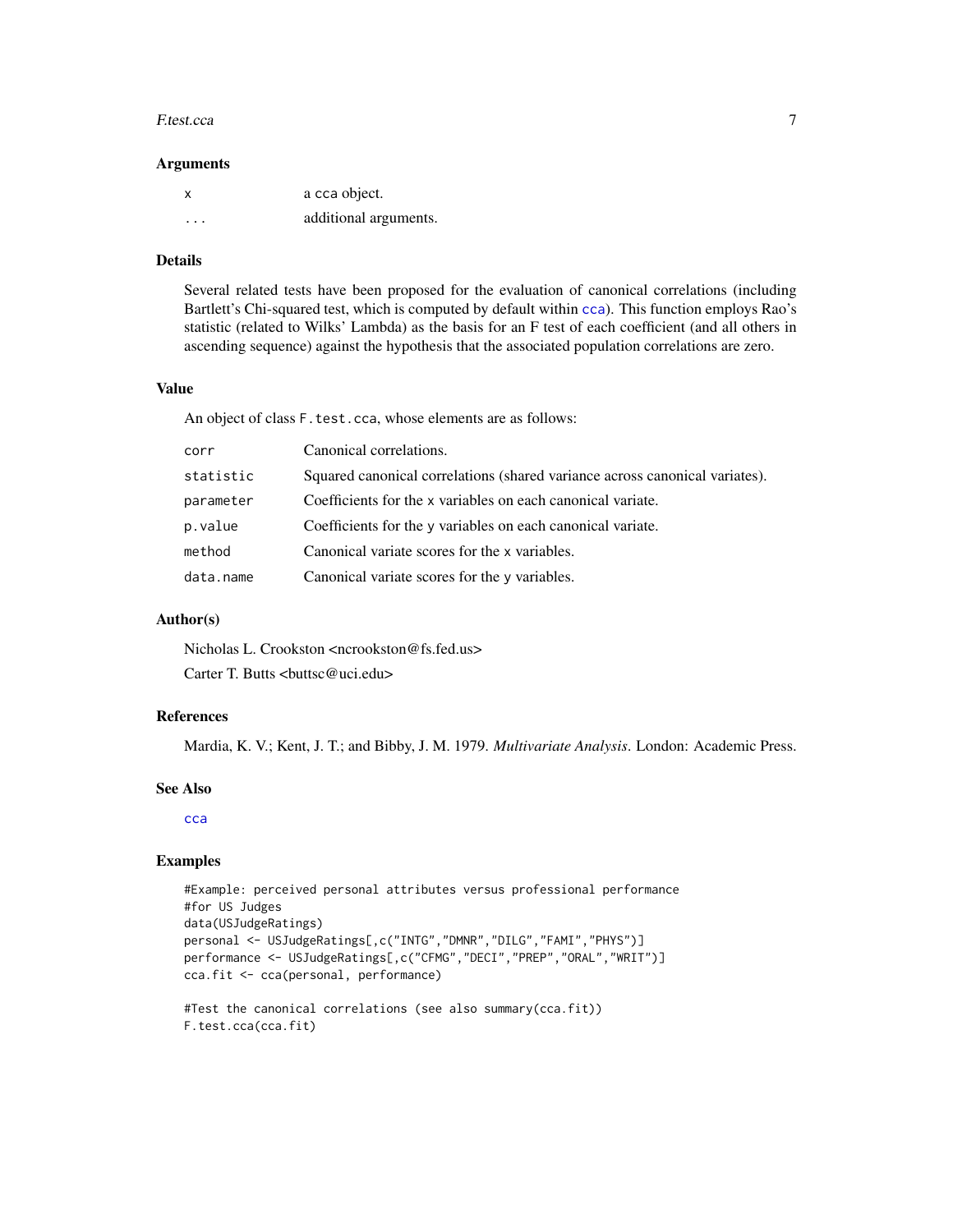<span id="page-7-1"></span><span id="page-7-0"></span>helio.plot *Helio Plots*

#### Description

Displays data using a circular layout; function is designed to be used with [cca](#page-1-1) objects, but could perhaps be rigged for use in other circumstances.

#### Usage

```
helio.plot(c, cv = 1, xvlab = c$xlab, yvlab = c$ylab,
    x.name = "X Variables", y.name = "Y Variables", lab.cex = 1,
    wid.fact = 0.75, main = "Helio Plot",
    sub = paste("Canonical Variate", cv, sep = ""), zero.rad = 30,
    range.rad = 20, name.padding = 5, name.cex = 1.5,
    axis.circ = c(-1, 1), x.group = rep(0, dim(c$xstructor)[1]),y.group = rep(0, dim(c$ystructcorr)[1]), type = "correlation")
```
### Arguments

| c            | object to be plotted (generally output from cca.                                   |
|--------------|------------------------------------------------------------------------------------|
| <b>CV</b>    | the canonical variate to display.                                                  |
| xvlab        | X variable labels.                                                                 |
| yvlab        | Y variable labels.                                                                 |
| x.name       | name for the X variable set.                                                       |
| y.name       | name for the Y variable set.                                                       |
| lab.cex      | character expansion for plot labels.                                               |
| wid.fact     | width multiplier for data bars.                                                    |
| main         | plot main title.                                                                   |
| sub          | plot subtitle.                                                                     |
| zero.rad     | radius for the zero-value reference circle.                                        |
| range.rad    | difference between inner and outer plotting radius.                                |
| name.padding | offset for variable names.                                                         |
| name.cex     | character expansion for variable names.                                            |
| axis.circ    | location to draw axis circles.                                                     |
| x.group      | optional grouping vector for X variables.                                          |
| y.group      | optional grouping vector for Y variables.                                          |
| type         | one of "correlation" or "variance", depending on the type of data to be displayed. |

## Details

Helio plots display data in radial bars, with larger values pointing outward from a base reference circle and smaller (more negative) values pointing inward). Such plots are well-suited to the display of multivariate information with several groups of variables, as with canonical correlation analysis.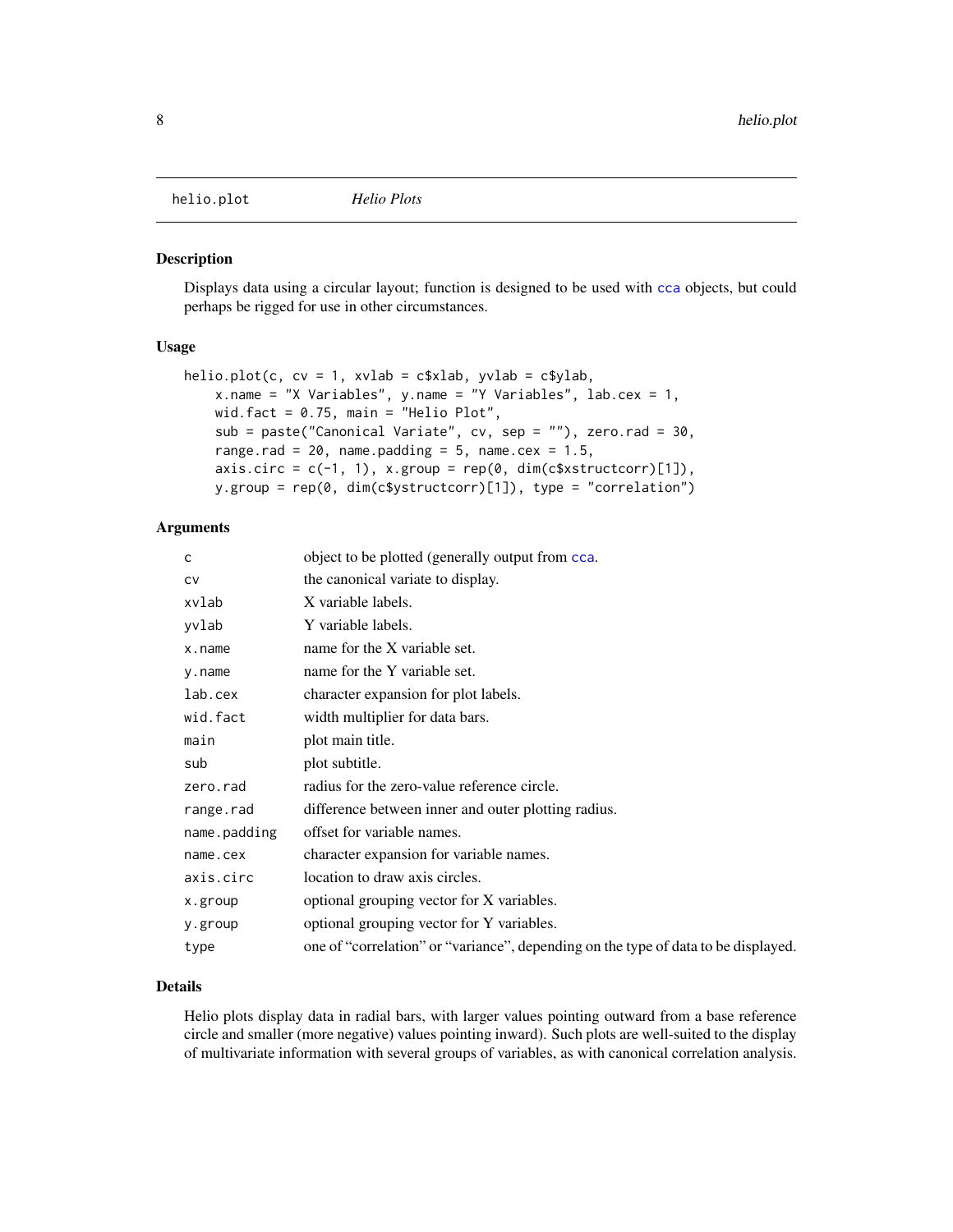#### <span id="page-8-0"></span>helio.plot 9

# Value

None.

# Author(s)

Carter T. Butts <br/> <br/> <br/> <br/> <br/> <br/> <br/> <br/> <br/> <br/> <br/> <br/> <br/> <br/> <br/> <br/> <br/> <br/><br/><<br/><<br/><<br/><<br/><<br/><<br/><<br/><<br/><<br/><t<br/>ally<br/>s<br/>
<<br/>
<<t<br/>
<

# See Also

[cca](#page-1-1)

# Examples

```
data(LifeCycleSavings)
pop <- LifeCycleSavings[, 2:3]
oec <- LifeCycleSavings[, -(2:3)]
cca.fit <- cca(pop, oec)
```

```
#Show loadings on first canonical variate
helio.plot(cca.fit, x.name="Population Variables",
   y.name="Economic Variables")
```

```
#Show variances on second canonical variate
helio.plot(cca.fit, cv=2, x.name="Population Variables",
   y.name="Economic Variables", type="variance")
```